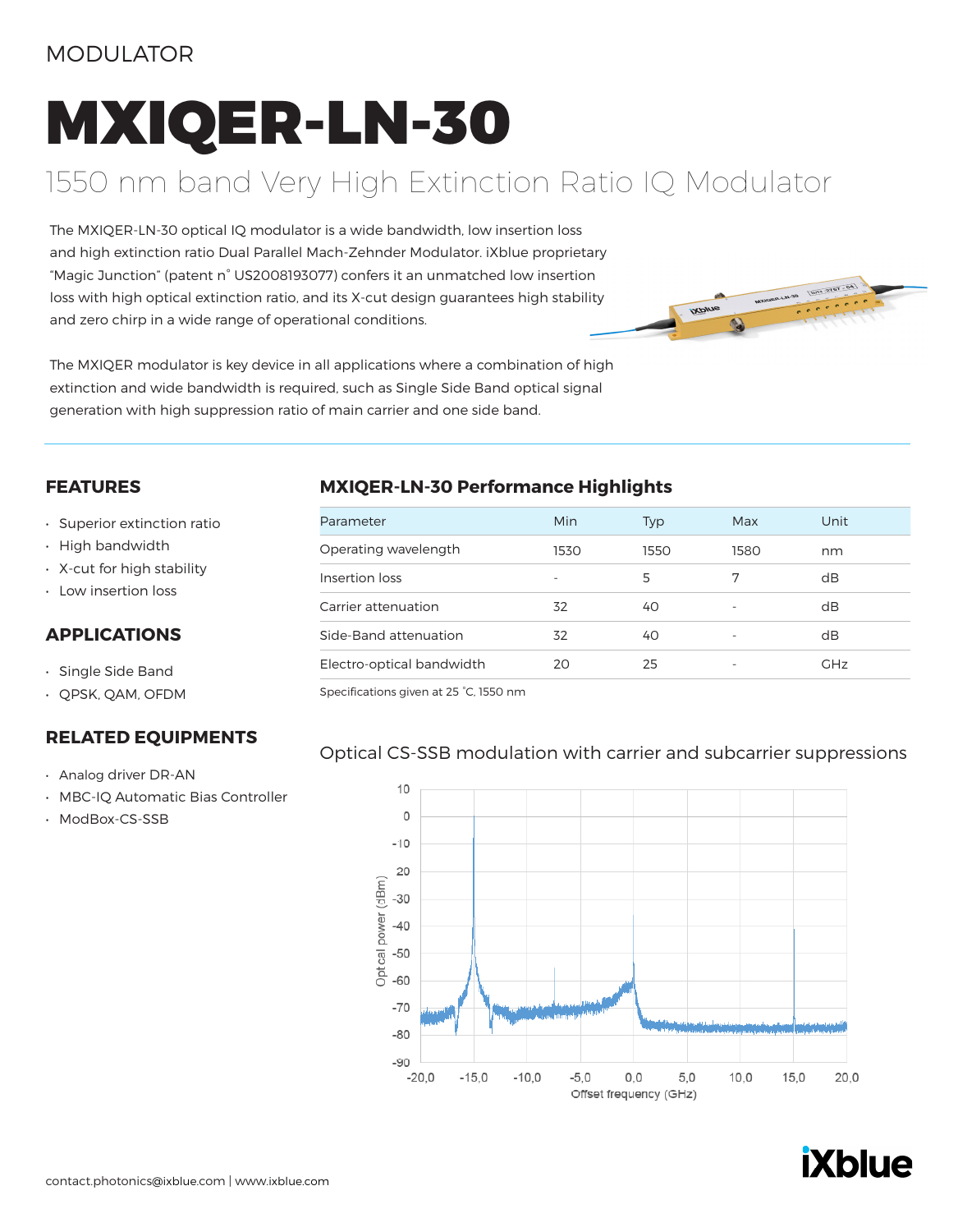# MXIQER-LN-30

#### **Electrical Characteristics**

| Parameter                 | Symbol                                                                              | Condition                           | <b>Min</b>               | Typ                      | Max                      | Unit       |
|---------------------------|-------------------------------------------------------------------------------------|-------------------------------------|--------------------------|--------------------------|--------------------------|------------|
| Electro-optical bandwidth | $S_{21}$                                                                            | RF electrodes, from 2 GHz           | 20                       | 25                       | $\overline{\phantom{a}}$ | <b>GHz</b> |
| Ripple $S_{21}$           | $\Delta S_{21}$                                                                     | RF electrodes                       |                          | 0.5                      |                          | dB         |
| Electrical return loss    | $S_{11}$                                                                            | RF electrodes, 0 - 20 GHz           |                          | $-12$                    | $-10$                    | dB         |
| $Vπ$ RF @50 kHz           | $\mathsf{V}\pi_{\scriptscriptstyle\mathrm{RF}\,50\,\scriptscriptstyle\mathrm{kHz}}$ | RF, & RF, electrodes                |                          | 6                        | 7                        | V          |
| $Vπ DC12$ electrodes      | $V\pi$ <sub>DC 1,2</sub>                                                            | DC, & DC, electrodes                | $\overline{\phantom{a}}$ | 7                        | 7.5                      | V          |
| $Vπ DCz$ electrodes       | $V\pi_{DC3}$                                                                        | DC, electrodes                      | $\overline{\phantom{a}}$ | 9                        | 12                       | V          |
| $Vπ DCz CS-SSB$           | $\mathsf{V}\pi_{\scriptscriptstyle{\mathsf{DC}}\,3\,\mathsf{CS}\text{-SSB}}$        | DC <sub>z</sub> biaising for CS-SSB |                          | 4.5                      | 6                        | V          |
| Impedance matching        | $Z_{_{\text{in-RF}}}$                                                               |                                     | $\overline{\phantom{a}}$ | 50                       | $\overline{\phantom{a}}$ | Ω          |
| DC input impedance        | $Z_{\text{in-DC}}$                                                                  | $\overline{\phantom{a}}$            |                          | $\overline{\phantom{a}}$ | $\overline{\phantom{a}}$ | $M\Omega$  |

#### **Optical Characteristics**

| Parameter             | Symbol                   | Condition                      | Min                      | <b>Typ</b>                   | Max                      | Unit                     |
|-----------------------|--------------------------|--------------------------------|--------------------------|------------------------------|--------------------------|--------------------------|
| Crystal               | $\overline{\phantom{a}}$ | $\overline{\phantom{0}}$       |                          | Lithium Niobate X-Cut Y-Prop |                          |                          |
| Operating wavelength  | Λ                        | $\overline{\phantom{a}}$       | 1530                     | 1550                         | 1580                     | nm                       |
| Insertion loss        | IL                       | Without connectors             | $\overline{\phantom{a}}$ | 5                            | 7                        | dB                       |
| Carrier attenuation   | C-SER                    | Measured at 1550 nm and 15 GHz | -32                      | 40                           | $\overline{\phantom{a}}$ | dB                       |
| Side-Band attenuation | SB-SER                   | Measured at 1550 nm and 15 GHz | -32                      | 40                           | $\overline{\phantom{a}}$ | dB                       |
| Optical return loss   | ORL                      | $\overline{\phantom{a}}$       | -40                      | -45                          | -40                      | dB                       |
| Chirp                 | α                        | $\overline{\phantom{a}}$       | $-0.1$                   | 0                            | $-O.1$                   | $\overline{\phantom{a}}$ |

All specifications given at 25 °C, 1550 nm, unless differently specified.

#### **Absolute Maximum Ratings**

Stresses in excess of the absolute maximum ratings can cause permanent damage to the device. These are absolute stress ratings only. Functional operation of the device is not implied at these or any other conditions in excess of those given in the operational sections of the data sheet. Exposure to absolute maximum ratings for extended periods can adversely affect device reliability.

| Parameter             | Symbol     | Min                      | Max   | Unit          |
|-----------------------|------------|--------------------------|-------|---------------|
| RF input power        | $EP_{in}$  | $\overline{\phantom{0}}$ | 28    | dBm           |
| <b>Bias Voltage</b>   | $V_{bias}$ | $-20$                    | $+20$ |               |
| Optical input power   | $OP_{in}$  | $\overline{\phantom{a}}$ | 20    | dBm           |
| Operating temperature | OT         |                          | $+70$ | $^{\circ}$ C. |
| Storage temperature   | ST         | -40                      | $+85$ | °С            |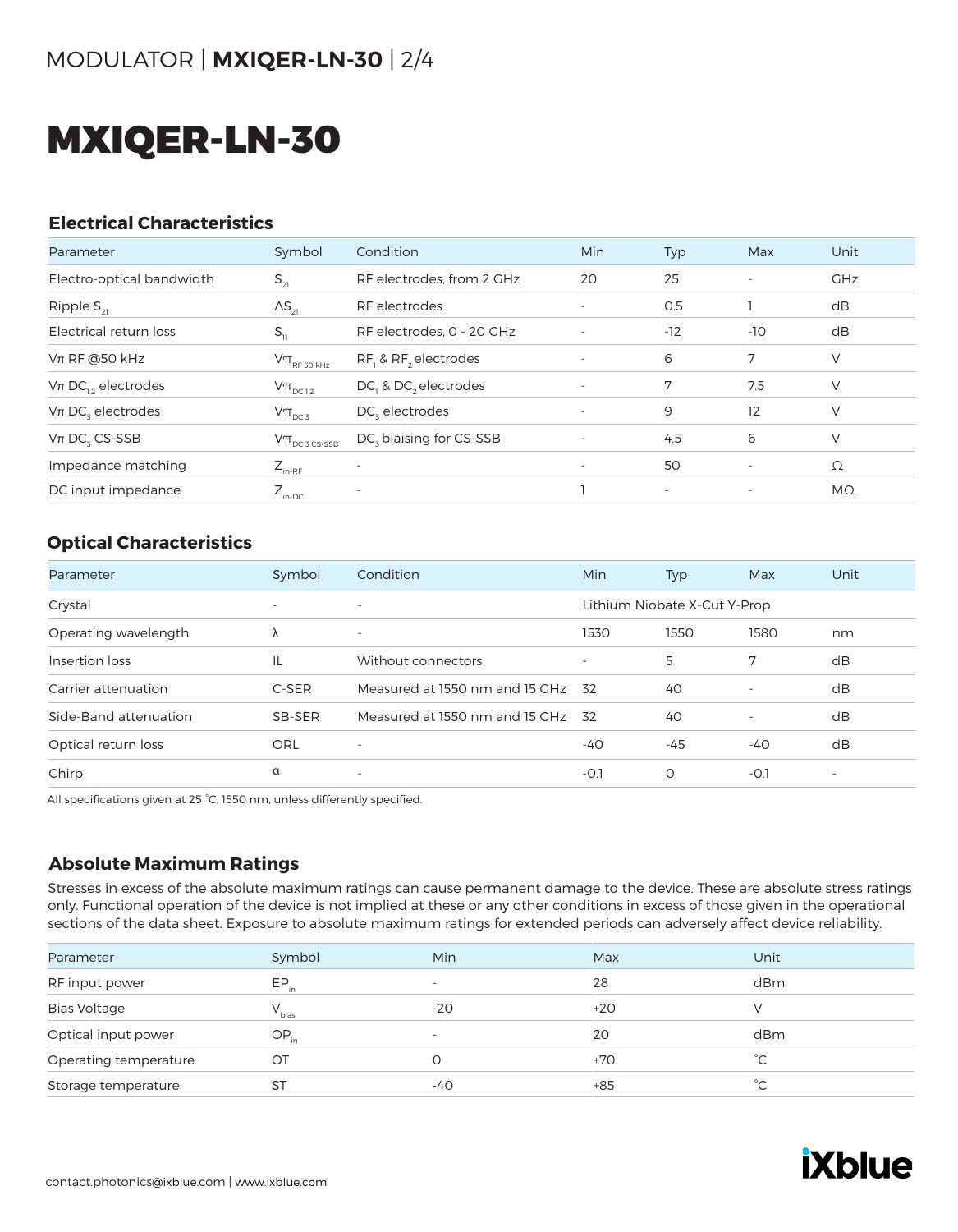# MXIQER-LN-30



Typical Curve S $_{\textrm{\tiny{21}}}$ & S $_{\textrm{\tiny{11}}}$ from RF $_{\textrm{\tiny{1}}}$  Electrode

Typical Curve  $S_{21}$  &  $S_{11}$  from RF<sub>2</sub> Electrode